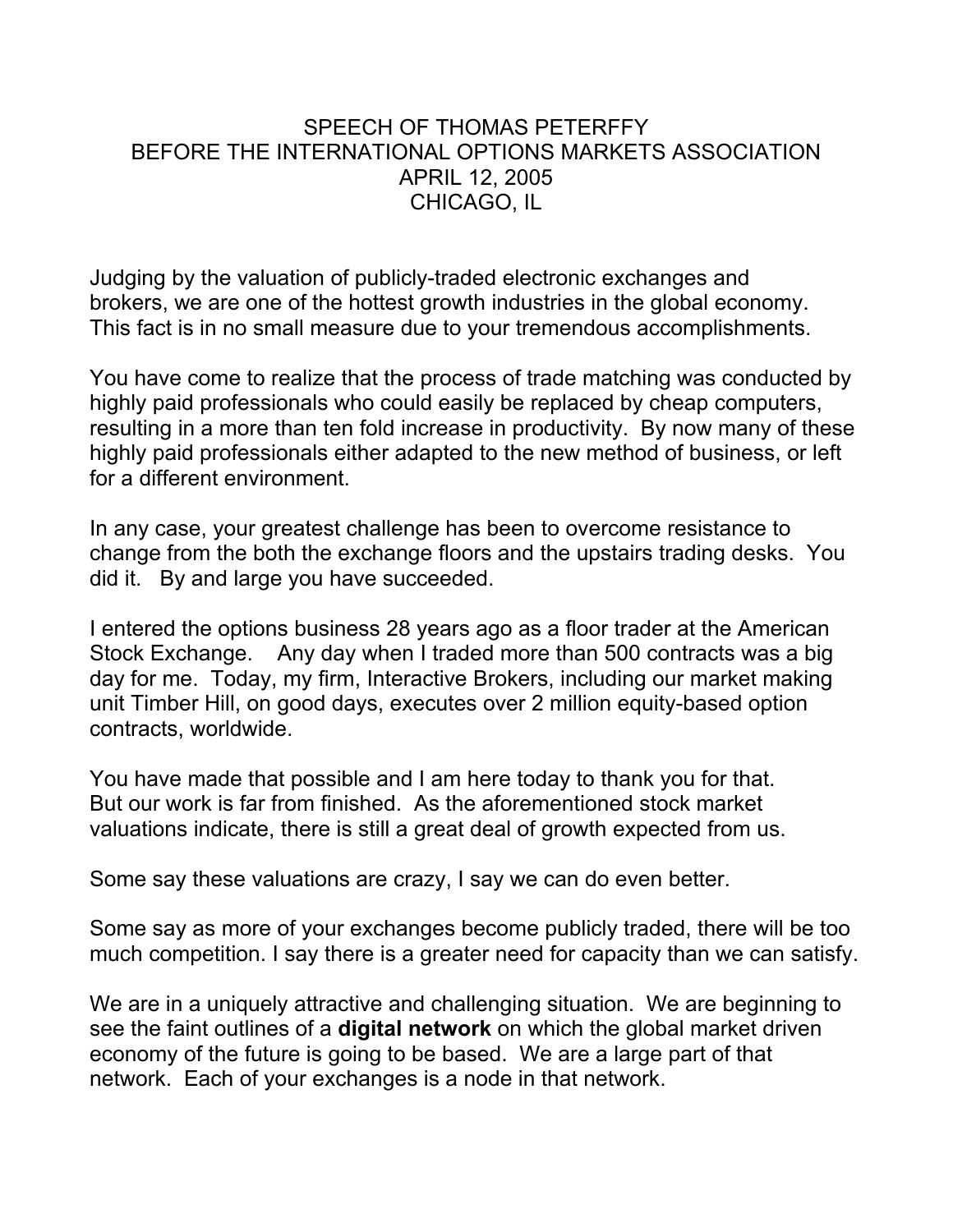We, the electronic exchanges, electronic market makers and brokers together constitute the platform on which global economic planning and resource allocation will take place.

This process is both centralized and fully distributed, in the sense that any participant from anywhere, based in any currency, has direct access to any and all nodes in the network. The number of participants is unlimited. Their size and impact is variable, but their access is equal.

Just as in the Universe at large, wherever you may be, you effectively are at the center of the network.

Having grown up in Communist Hungary, I am familiar with the theoretical advantages and the practical inviability of a centrally planned economy, as well as the theoretically inevitable boom and bust cyclicality of Capitalism.

Our network, when fully developed, with millions of participants and continuous, immediate feedback, is the solution.

Our job is to mediate and facilitate the global flow of risk capital. The more and different economic risks we apply it to, and the cheaper, the more secure and the more convenient we make this process, the more certain we can be of becoming a permanent and significant part of this evolving, global, electronic, economic nervous system.

If for the moment you are willing to indulge me and contemplate this idea, then I would like to tell you what I think you would need to do to help us get there sooner.

### **FIRST, AUTOMATE**

Your exchange has to be part of the network. If your exchange is not yet electronic, you are not in the network. If you have vital functions that are still manual, they interrupt the rapid electronic flow of the trading process. This represents a serious weakness for many of your current or potential users.

### **ELIMINATE BARRIERS TO ENTRY:**

These barriers are many: Some prohibit the ownership of domestic shares by foreigners. Others require that exchange members be domestic corporations that must be owned or directed by citizens of the home country. Some exchanges prohibit the electronic transmissions of orders from abroad and some prohibit electronic transmissions from anywhere.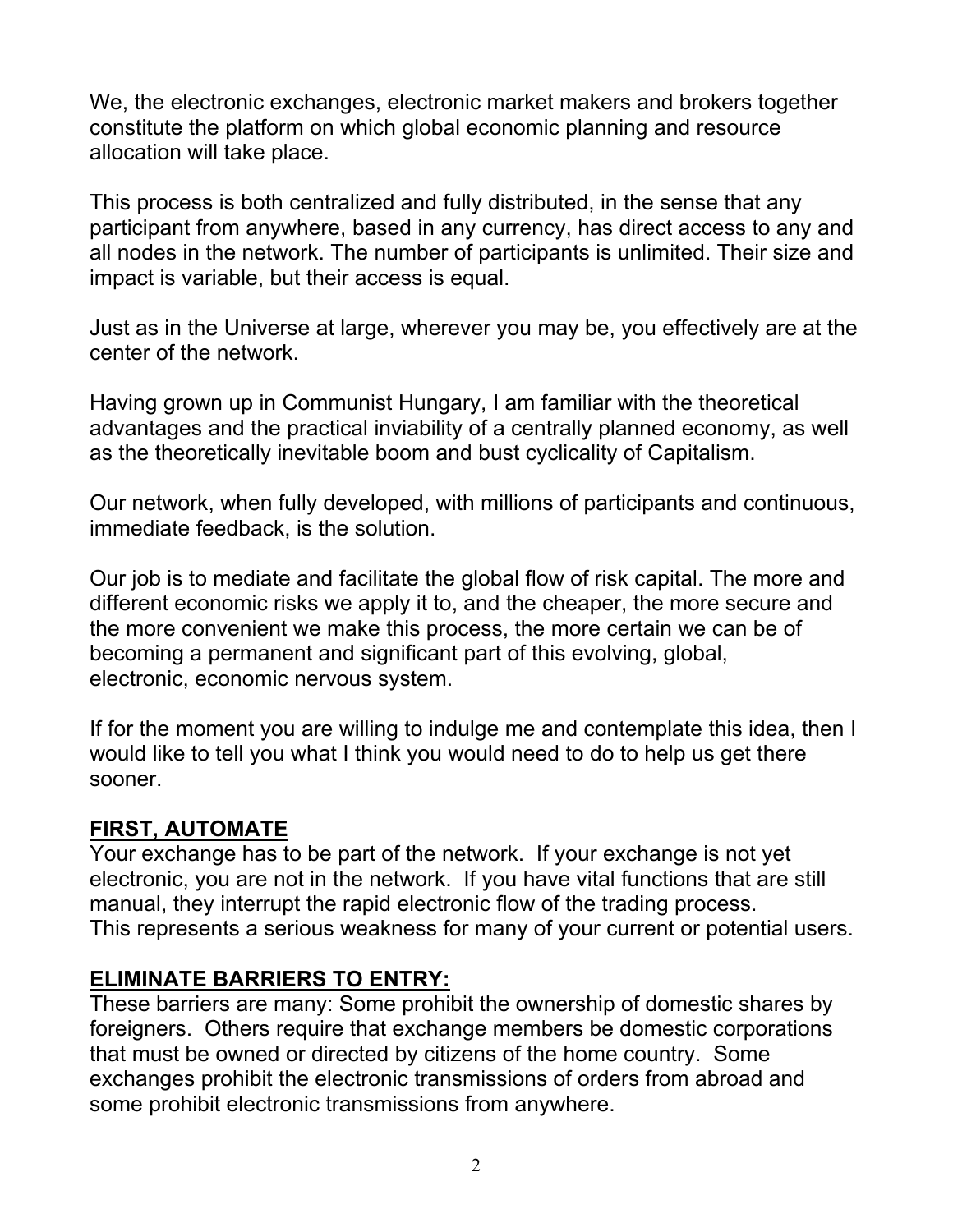These types of protectionist measures foreclose the flow of foreign capital and expertise from coming into your country and in the long term, you run the risk of being frozen out of the global network and the global economy.

## **ATTRACT MARKET MAKERS:**

In order to be a successful, high volume exchange, you must provide a liquid market with low transaction costs. This means attracting market makers, who - by making a continuous, tight market -- reduce transaction costs for end users. Market makers will come only if they are protected by a firm, but smart, regulatory environment.

# PROHIBIT CROSSING TRADES OUTSIDE THE MARKET:

Market makers are risking their capital to provide firm quotes. Using these quotes when the brokers like them and trading through them when they do not disadvantages both market makers and customers. In a global electronic market, those who post the best prices should be rewarded with trades, and customers should get the best available price.

At this point I would like to congratulate Chairman Donaldson and his staff at the SEC for instituting the new no-trade-through regulation in the US, just this past week. They had the courage to do this in spite of the heavy throwing of sand in the eyes of the public by a politically driven media. Increased market efficiency will prove them right.

# PROHIBIT TRADING ON INSIDE INFORMATION:

We lose 20 to 30% of our revenue to insider trading, even in markets with supposedly strict rules against it. In some markets, insider trading is so bad that we have given up making markets for options on smaller stocks altogether. If retail traders or market makers come to believe that a particular market is just an insider's game, liquidity will dry up.

SYNCHRONIZE LISTING STANDARDS, EXPIRATION DATES AND THE MANNER IN WHICH CORPORATE ACTIONS ARE TREATED: This would greatly simplify the already very complex software that market makers and brokers need in order to process their trades. It would make the hedging of cross exchange positions cheaper and would reduce capital needs. Synchronized listing standards, expiration dates and corporate action treatment would also make participation easier for foreign brokers and customers.

# CLARIFY AND OBJECTIFY ERROR POLICIES:

Error policies must be clear and objective, they must cover all eventualities, and they must be applied consistently. We should be able to put our trades through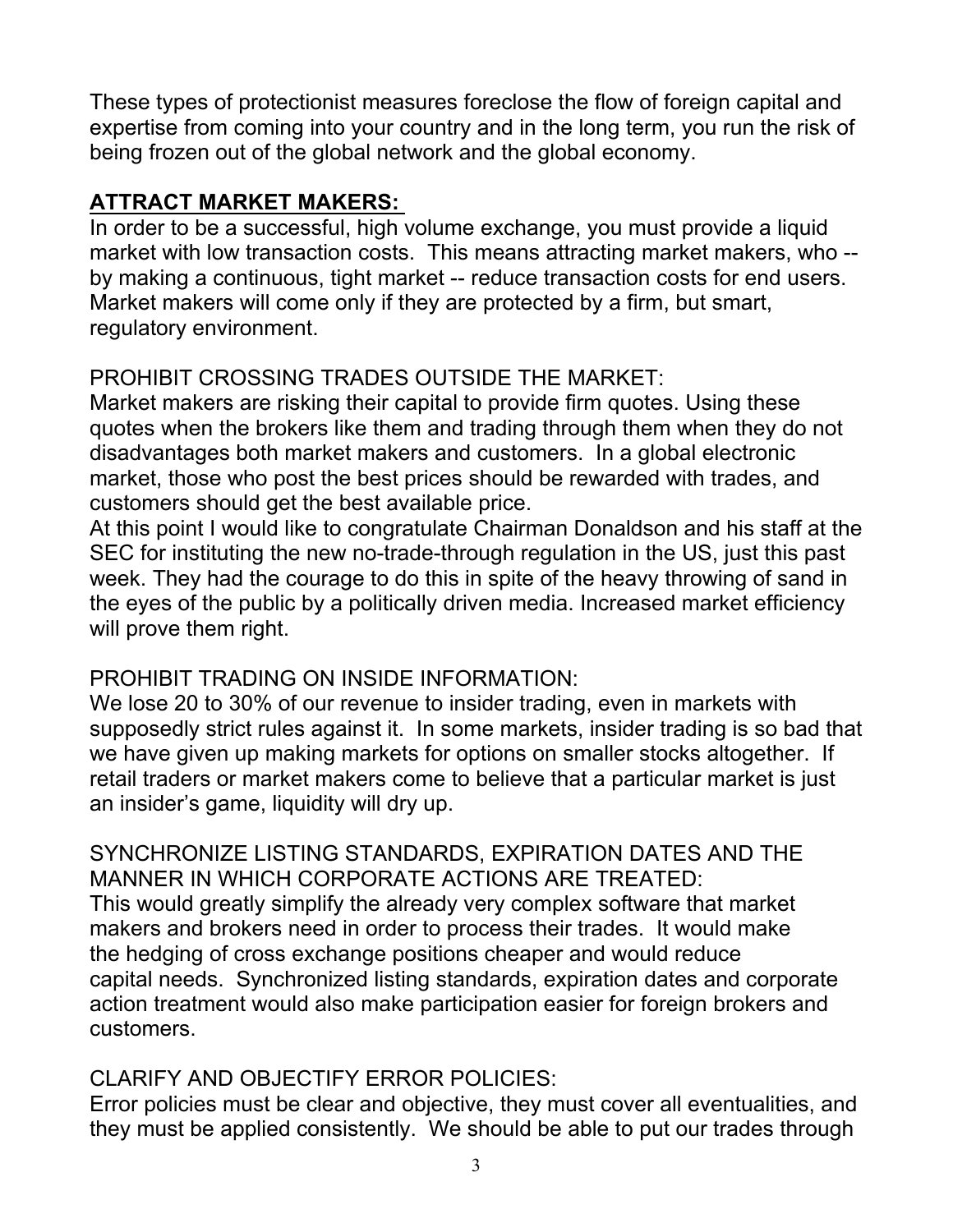a filter and automatically cancel those trades that are erroneous based on clear objective standards. We cannot afford to wait sometimes for several hours to find out if a trade is deemed to be in error or not.

SPEED BUMPS must be implemented at the matching engine. No more than two quotes from the same quoting party should be allowed to be taken out at the same time without giving the quoter the ability to refresh their quotes.

Conversely, we should eliminate speed bump rules that apply at the customer level and that must be enforced by brokerage firms. Putting speed bumps at the matching engine will eliminate the need for them at the perimeters of the network.

### PROVIDE MORE BANDWIDTH:

Bandwidth is the lifeblood of the network. More bandwidth allows market makers to update their quotes faster and therefore allows them to quote tighter markets – to the benefit of the end users.

### **ATTRACT BROKERS AND CUSTOMERS:**

In addition to attracting professional liquidity providers, exchanges obviously must attract brokers and their customers.

One of the most pressing needs in this regard is to STREAMLINE REGULATIONS AND BUREAUCRACY.

Our regulatory policies must be aimed at strictly punishing those who intentionally or recklessly harm customers, but without dragging down legitimate firms with aimless, ever-expanding rules and investigations.

We are currently in a regulatory environment where, because we are unable to catch the murderers in advance, we are issuing more parking tickets to old ladies. Exchanges and regulators have to use their judgment very carefully. Enforcing anti-fraud and other important customer protection rules vigorously leads to clean, fair markets that inspire confidence. On the other hand, overreacting and failing to exercise any prosecutorial discretion with respect to minor administrative issues simply raises transaction costs on customers and undermines confidence in the markets as the public simply determines that everyone must be a crook.

Simply stated, you can not just endlessly make new rules and delegate their enforcement without following up on how they practically impact market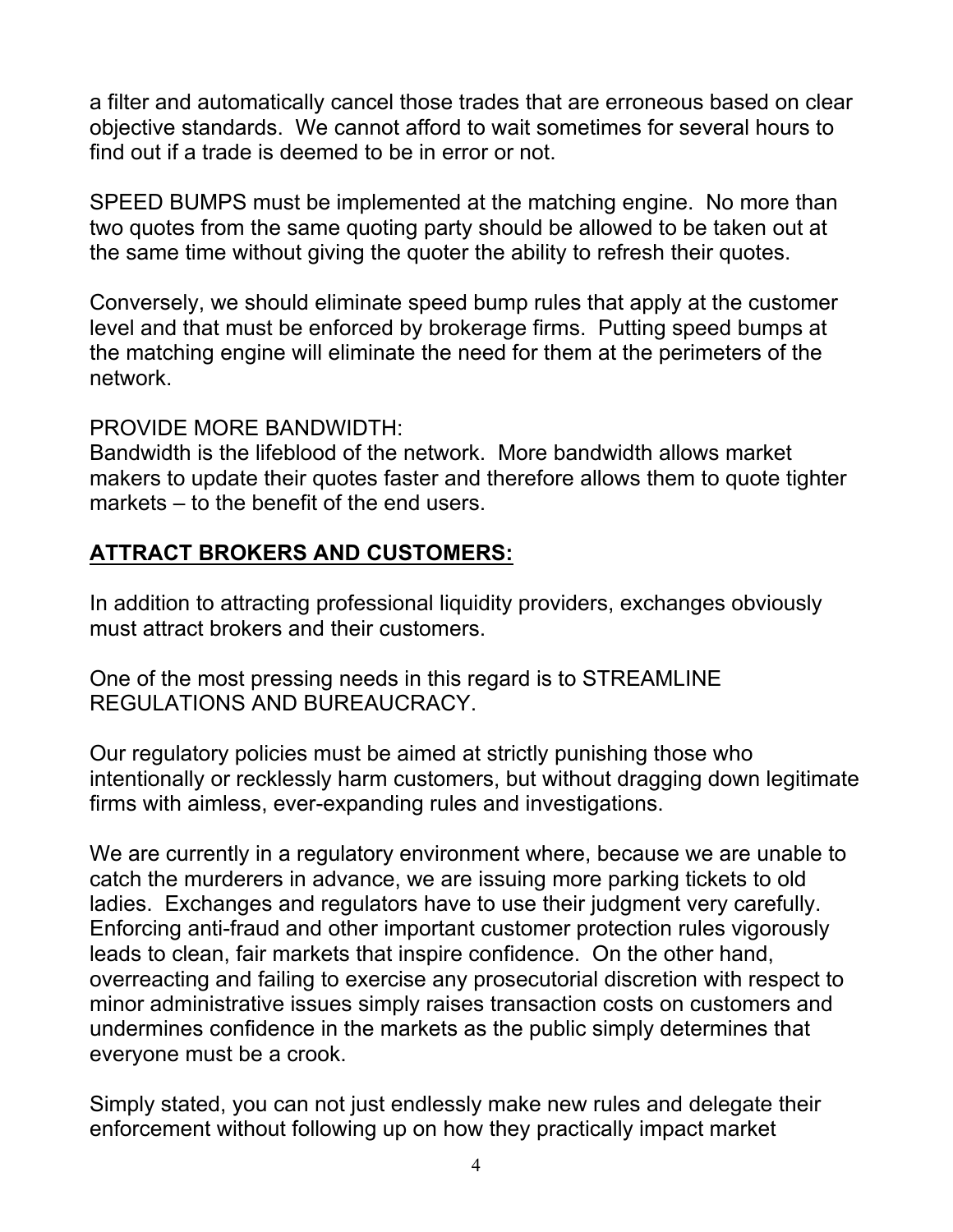participants. You must take ONGOING RESPONSIBILITY FOR YOUR RULES AND REGULATIONS AND THE POLICY BEHIND THEM AND THE MANNER IN WHICH THEY ARE ENFORCED.

As active members on over 50 different exchanges, we are always under routine examination by several different regulators at the same time. Working with examiners has become one of our largest expenses. We would like to encourage Exchanges to coordinate and streamline their regulatory efforts. This would take a large cost out of the system and benefit customers.

In addition to sensible regulation, CREDIBLE, STABLE CLEARING facilities are absolutely essential, in order to eliminate systemic risk. We have had quiet, orderly markets for some time and may not be prepared for a sudden shock that may come at any time. Regular coordination and information sharing among clearing houses would go a long way towards dealing with the next market crisis.

Indeed, establishing A GLOBAL UNION of CLEARING HOUSES would be a wonderful way to accelerate the globalization of markets.

Finally and most importantly, EXCHANGES MUST ADD PRODUCTS that facilitate the efficient transfer of economic risk. Products that are successful in the over the counter market are likely to be even more successful with added liquidity, transparency and reduced counterparty risks that you can provide.

We need more:

- **FOREIGN EXCHANGE and INTEREST RATE products.**
- CREDIT DEFAULT SWAPS
- CORPORATE DEBT DERIVATIVES
- **ECONOMIC INDICATOR and INDEX DERIVATIVES**
- **INSURANCE PRODUCTS**
- VARIOUS FORMS OF ENERGY, CHEMICALS, TRANSPORTATION AND HOUSING DERIVATIVES

I would like to encourage you to invest in new product development.

\* \* \*